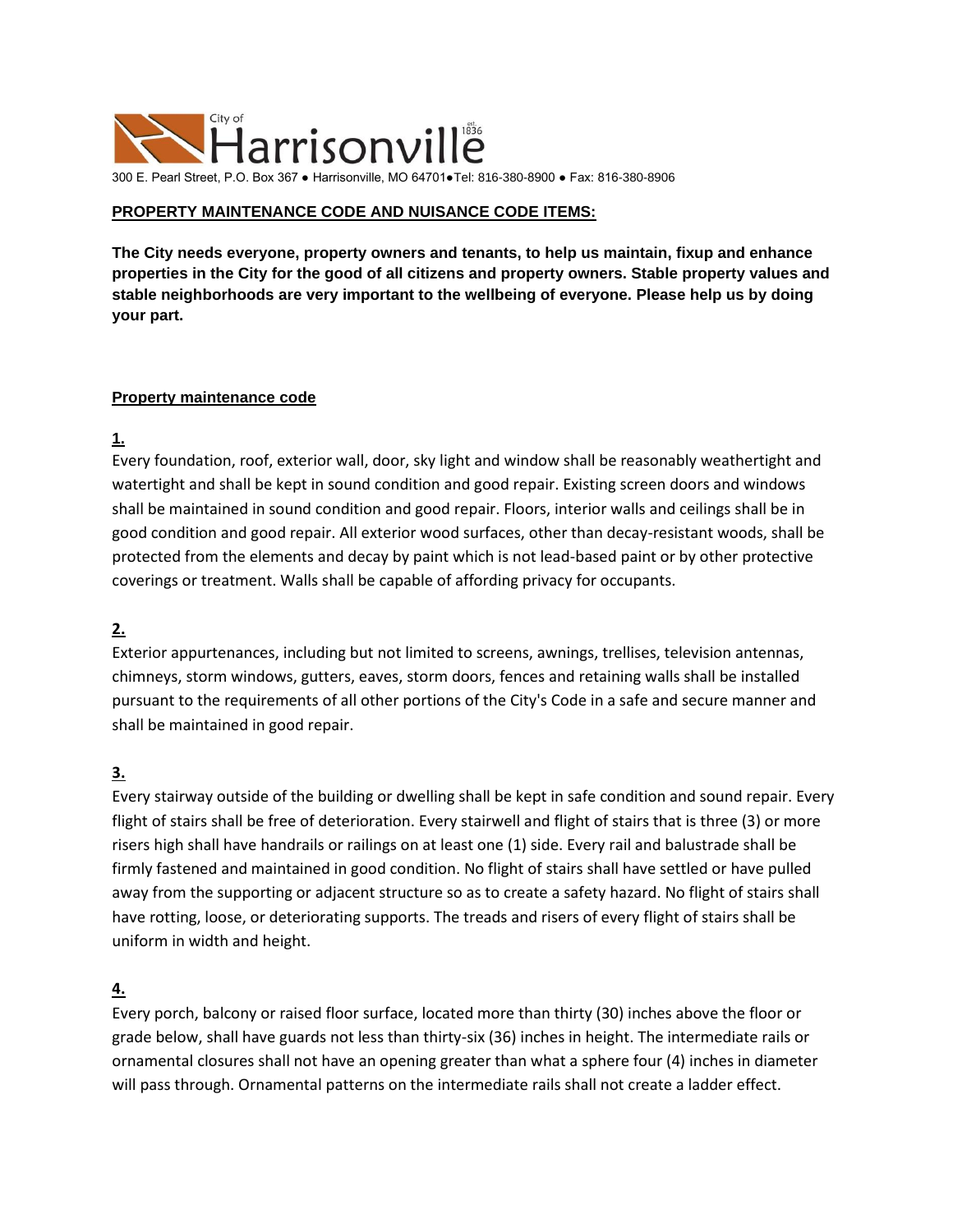## **Nuisance code, general**

**[1.](https://www.ecode360.com/27906995#27906995)**

All substances that emit or cause foul, obnoxious, unhealthful or disagreeable odor or effluvia in the neighborhood where they exist.

# **[2.](https://www.ecode360.com/27906996#27906996)**

All carcasses of animals remaining exposed for twelve (12) hours after death.

# **[3.](https://www.ecode360.com/27906997#27906997)**

Any growth of weeds, grasses or bushes to a greater height than twelve (12) inches, provided that this shall not apply to planted and cultivated flowers, shrubbery or other landscaping. *Exception:* In agricultural zoned properties, or properties used for agricultural, there shall be no weeds, grasses or bushes over twelve (12) inches in height a minimum distance of twenty (20) feet from any adjoining property line, street or alley.

**We also give specific attention to overgrowth of vegetation around residential properties. Vacant properties are subject to trimming of overgrowth if it is determined a public safety issue is involved. Even some occupied properties may be notified of this issue. Problems of public safety include visibility to police patrolling, vagrants, pedestrian public way perception, and blighting. See item 5. below.**

## **[4.](https://www.ecode360.com/27906998#27906998)**

All slop, foul or dirty water, filth, refuse or offal discharged in or upon any street, avenue, sidewalk, alley, park, public square or public enclosure or allowed to accumulate there or in a pond or pool.

## **[5.](https://www.ecode360.com/27906999#27906999)**

All articles or things whatsoever caused, kept, maintained or permitted by any person to the injury, inconvenience, danger, detriment or annoyance of the public health, safety or welfare.

## **[6.](https://www.ecode360.com/27907000#27907000)**

The keeping or allowing to remain on any premises any trees, shrubs or other vegetation infected with fungus or other diseases that will or might spread to other non-infected trees, shrubs or other vegetation.

## **[7.](https://www.ecode360.com/27907001#27907001)**

Any silt caused by water flows which is deposited on downstream property thereby covering or obstructing land, including land normally covered by standing water.

## **[8.](https://www.ecode360.com/27907002#27907002)**

Any writing, painting, drawing, marking, inscription, or figure of the type which a reasonable person would deem "graffiti" upon any wall, rock, bridge, building, fence, gate, other structure, tree or other real or personal property, either publicly or privately owned within the City.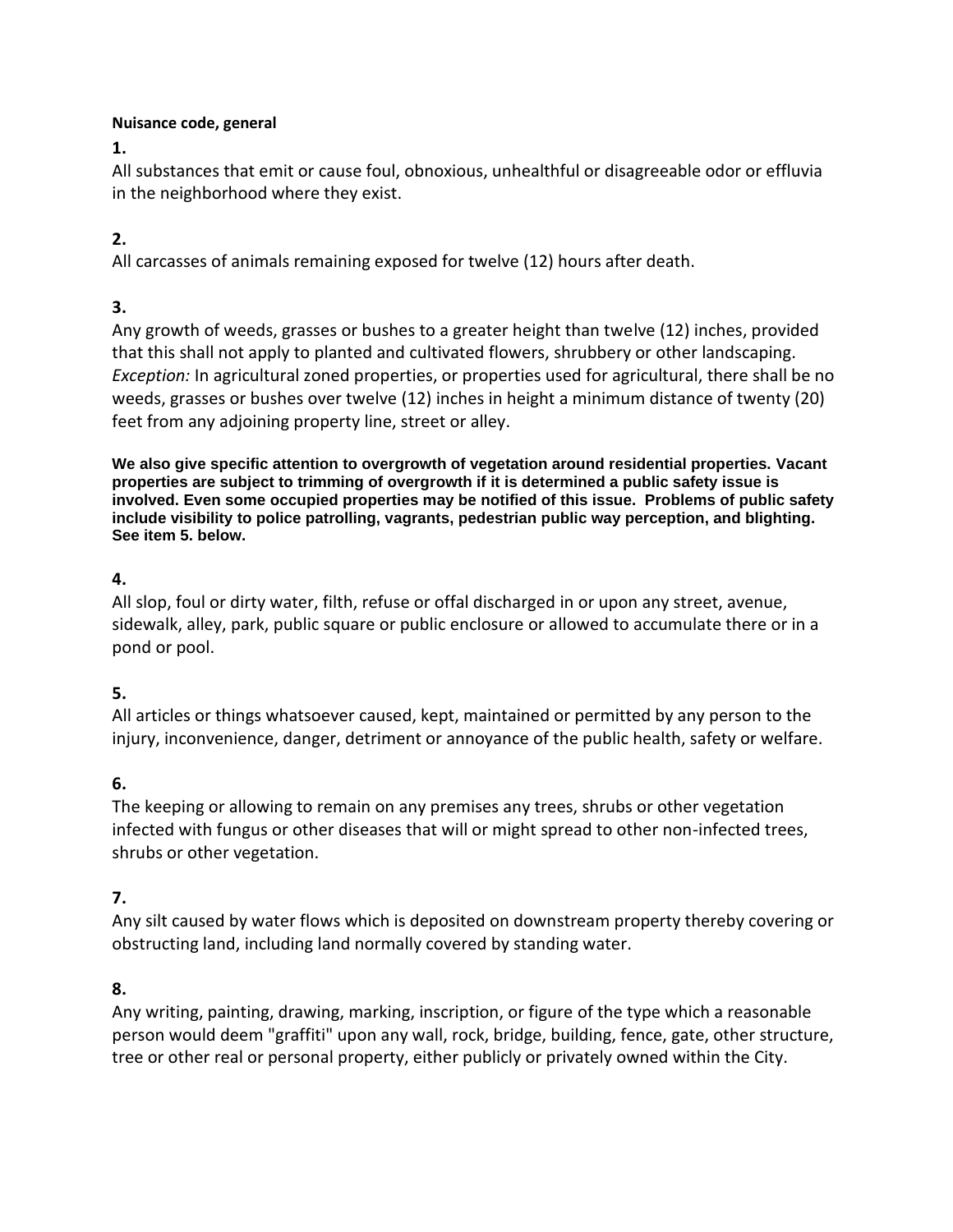#### **INOPERABLE VEHICLES**

## **Inoperable vehicles can be problematic for neighborhoods. Please do your part by keeping vehicles in good repair and parked or stored within the guidelines of our ordinances.**

П

#### [Section 220.060](https://www.ecode360.com/27907027#27907028) **Definitions.**

[CC 1977 §33-470; Ord. No. 867 §1, 5-20-1970; Ord. No. 2392 §1, 7-7-1997; Ord. No. 2906 §1, 3-7- 2005; Ord. No. 3078 §1, 3-16-2009]

For the purposes of this Article, the following words and phrases shall have the meanings respectively ascribed to them:

#### [ABANDONED](https://www.ecode360.com/27907029#27907029)

Left unoccupied and unclaimed or in a damaged or dismantled condition upon the streets, alleys or public parking lots of the City.

### [COSTS](https://www.ecode360.com/27907030#27907030)

The expense of removing, storing or selling an impounded vehicle.

#### [ENCLOSED AREA](https://www.ecode360.com/27907031#27907031)

Any area which is inaccessible to the public view.

#### [INOPERABLE](https://www.ecode360.com/27907032#27907032)

Any vehicle with the absence of one (1) or more parts of the vehicle necessary for the lawful operation of the vehicle upon the streets and highways.

#### [OWNER](https://www.ecode360.com/27907033#27907033)

Any individual, firm, corporation or unincorporated association with a claim, either individually or jointly, of ownership or any interest, legal or equitable, in a vehicle.

#### [PROPERTY](https://www.ecode360.com/27907034#27907034)

Any real property within the City limits which is not a street or highway.

#### [STREET OR HIGHWAY](https://www.ecode360.com/27907035#27907035)

The entire width between the boundary lines of every way publicly maintained when any part thereof is open to the use of the public for purposes of vehicular travel.

#### **[VEHICLES](https://www.ecode360.com/27907036#27907036)**

A machine propelled by power other than human power designed to travel along the ground by use of wheels, treads, runners or slides and transport persons or property or pull machinery and shall include, without limitation, an automobile, truck, trailer, motorcycle, all-terrain vehicle, tractor, riding lawn mower, buggy or wagon or any portion thereof.

П

#### Section 220.070 **[Wrecked, Damaged or Demolished Motor Vehicles Declared Nuisance.](https://www.ecode360.com/27907027#27907037)**

[CC 1977 §33-471; Ord. No. 867 §2, 5-20-1970; Ord. No. 2392 §2, 7-7-1997]

Any wrecked, damaged, demolished, disabled or inoperable vehicle or part or portion thereof which is left or permitted to remain upon any property or street, which is accessible to children or where weeds, grass and other vegetation is allowed to grow in or around such vehicle is hereby declared to be a public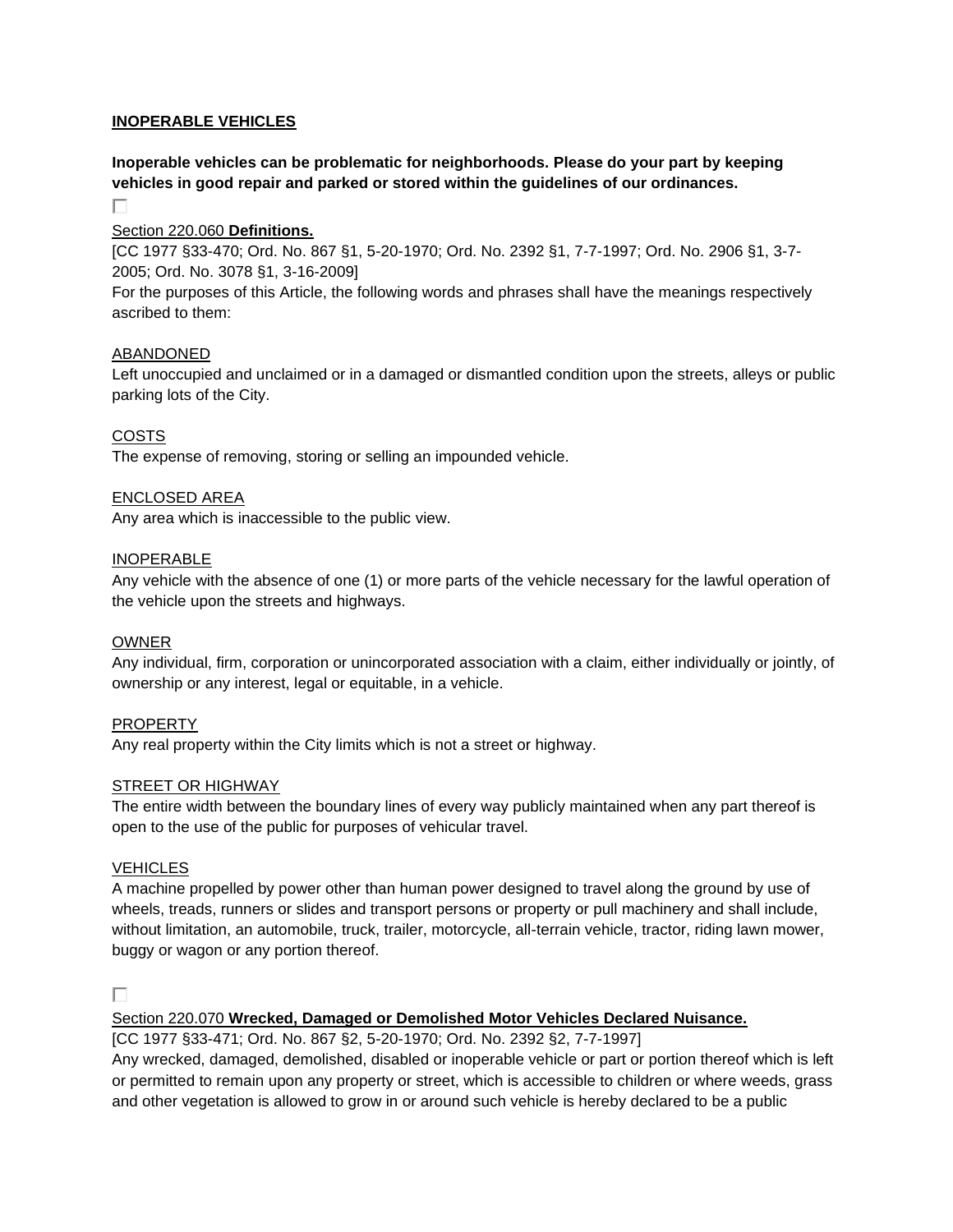nuisance in that such vehicle or part or portion thereof may create a fire hazard or afford a nesting place or breeding place for mosquitoes, flies, rodents, rats and other vermin and also may be an attractive nuisance to children constituting a serious danger and threat to such children and may be an additional costly obstruction to the care and maintenance of such property or street when weeds, grass or other vegetation must be removed by private individuals or the City.

П.

#### Section 220.080 **[Wrecked, Damaged or Demolished Motor Vehicles Declared Nuisance —](https://www.ecode360.com/27907027#27907038) [Exceptions.](https://www.ecode360.com/27907027#27907038)**

## [Ord. No. 2906 §2, 3-7-2005]

**[A.](https://www.ecode360.com/27907039#27907039)**

Section [220.070](https://www.ecode360.com/27907037#27907037) shall not apply to any vehicle which is totally enclosed within a building on private property within any zoning district.

# **[B.](https://www.ecode360.com/27907040#27907040)**

Section [220.070](https://www.ecode360.com/27907037#27907037) shall not apply to any vehicle which is located to the rear of the premises behind any improvements erected and maintained thereon, or inside an enclosure six (6) feet in height, which renders the vehicle not visible from anywhere off the premises.

П

## Section 220.090 **[Wrecked, Damaged or Demolished Motor Vehicles Declared Nuisance —](https://www.ecode360.com/27907027#27907041) Unlawful to [Maintain Such Nuisance.](https://www.ecode360.com/27907027#27907041)**

[CC 1977 §33-472; Ord. No. 867 §3, 5-20-1970]

It shall be unlawful for any person to leave or permit to remain anywhere within the City any vehicle which constitutes a public nuisance as declared by the provisions of this Article.

## П

## [Section 220.100](https://www.ecode360.com/27907027#27907042) **Notice to Abate.**

[CC 1977 §33-474; Ord. No. 867 §4, 5-20-1970; Ord. No. 1716 §1, 6-26-1989]

Whenever the City Administrator, his/her duly authorized representative of the City shall deem that any vehicle that is parked on any property within the City limits is a nuisance as defined herein, such official shall thereupon cause written notice to be served, by mail or by personal service, upon the owner of such property upon which such vehicle or junk is located. Such notice shall state that such vehicle is deemed to be a nuisance within the provisions of this Article and shall briefly state the facts which are deemed to make such vehicle a nuisance within the terms of this Article and further state that such nuisance shall be abated within ten (10) days of receipt of such notice.

#### П

## Section 220.110 **[Duty of Owner, Custodian.](https://www.ecode360.com/27907027#27907043)**

[CC 1977 §33-475; Ord. No. 867 §5, 5-20-1970]

It shall be the duty of any person receiving the notice herein provided for to comply with the provisions of such notice and to abate such nuisance within ten (10) days after the date of the receipt of such notice. Any person failing to abate such nuisance within ten (10) days shall also, upon conviction in the Municipal Court, be subject to the penalty provided for the violation of this Code. Each day beyond the ten (10) day period herein provided that such nuisance shall remain unabated by such person shall constitute a separate offense.

П.